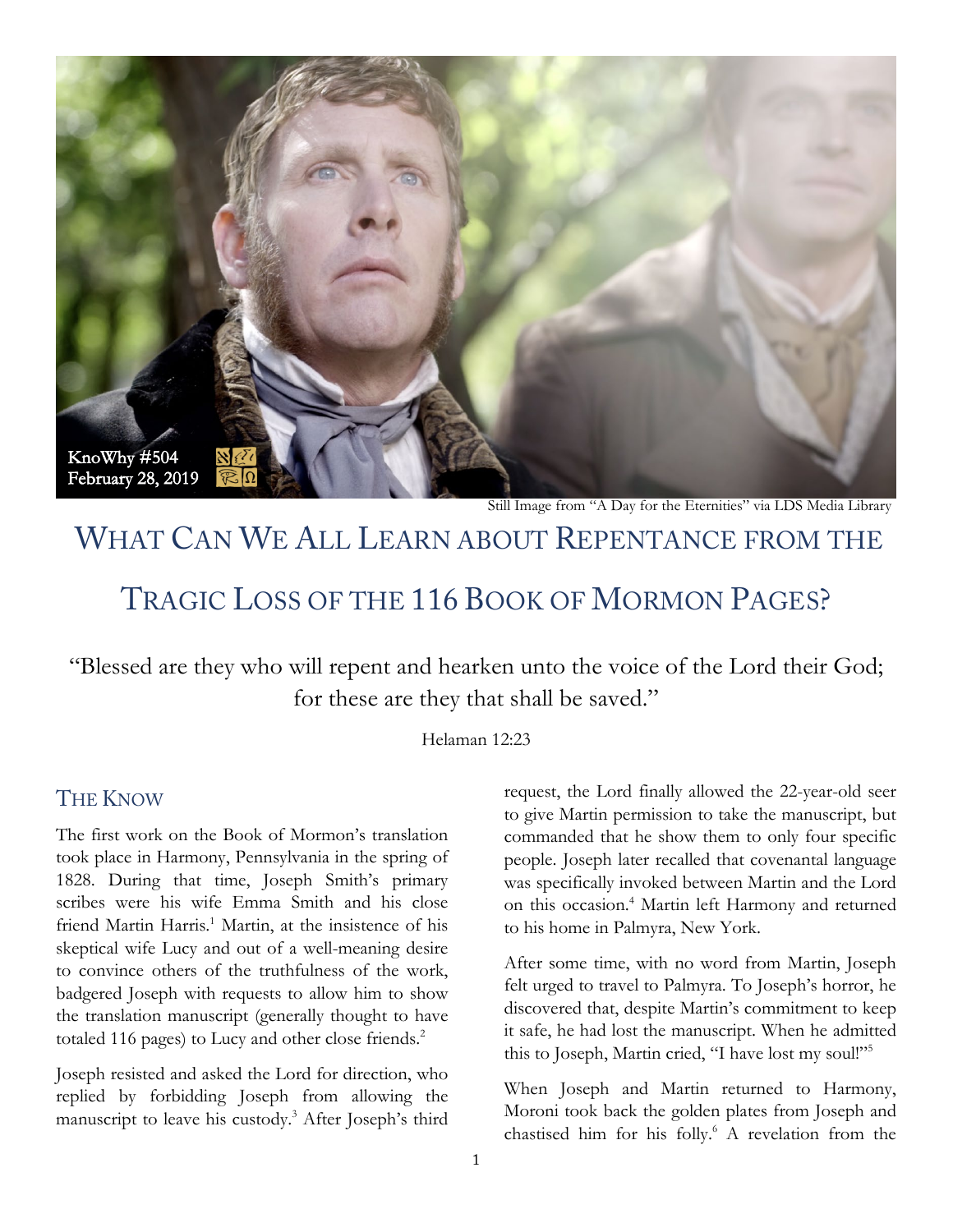Lord likewise rebuked Joseph. "How oft you have transgressed the commandments and the laws of God, and have gone on in the persuasions of men," said the Lord. "But remember, God is merciful; therefore, repent of that which thou hast done which is contrary to the commandment which I gave you, and thou art still chosen, and art again called to the work" (Doctrine and Covenants 3:7, 10). Moroni also promised that if Joseph was "sufficiently humble and penitent" he would once again have the plates and the ability to translate.<sup>7</sup>

Thankfully, Joseph and Martin did humble themselves and the work recommenced not long after. Emma once again acted as scribe for Joseph.8 On April 7, 1829, Oliver Cowdery took over as scribe and worked with Joseph until the end of June of that year to complete the translation.<sup>9</sup>

Toward the end of the translation, Joseph received another revelation promising that three special witnesses would be called to bear testimony of the truthfulness of the Book of Mormon (D&C 17).<sup>10</sup> "One morning Martin, Oliver, and David [Whitmer] pleaded with Joseph to let them be the witnesses. Joseph prayed and the Lord answered, saying that if they relied on Him wholeheartedly and committed to testify of the truth, they could see the plates. $11$ Turning to Martin and addressing him specifically, Joseph warned that he must "humble [himself] before God this day, and obtain if possible, a forgiveness of [his] sins" if he wished to be a witness.<sup>12</sup>

"Later that day, Joseph led the three men into the woods near the Whitmer home. They knelt, and each took a turn praying to be shown the plates, but nothing happened. They tried a second time, but still nothing happened. Finally, Martin rose and walked away, saying he was the reason the heavens remained closed."13 With Martin gone, Joseph, Oliver, and David prayed again. This time they "beheld a light above [them] in the air of exceeding brightness." They soon saw that "an angel stood before [them]," and "in his hands he held the plates." As the men watched in amazement, the angel "turned over the leaves one by one, so that [they] could see them, and discern the engravings thereon distinctly."14

Once this vision had finished, "Joseph walked deeper into the woods and found Martin on his knees. Martin told him he had not yet received a witness from the Lord, but he still wanted to see the plates. He asked Joseph to pray with him. Joseph knelt beside him, and before their words were half-uttered, they saw the same angel displaying the plates and the other ancient objects."15 The Lord had accepted Martin's heartfelt repentance, and the man who had previously felt as though he had lost his soul could now proclaim: "'Tis enough! 'Tis enough! Mine eyes have beheld! Mine eyes have beheld!"<sup>16</sup>

## THE WHY

Both Joseph Smith and Martin Harris learned many important principles about repentance with the episode involving the loss of the 116 pages. $17$ Consider just four of them. First, they learned that there are sometimes dramatic and enduring consequences to our sinful actions—actions that we otherwise might think aren't very consequential. The loss of the Book of Lehi and additional material from the Book of Mormon has left an indelible, negative impact on the history of the Restoration.<sup>18</sup> Thankfully, the Small Plates of Nephi covered some of the material lost in the 116 pages (Words of Mormon; D&C 10), and Joseph was instructed not to retranslate the lost portion of the plates of Mormon.<sup>19</sup> Nevertheless, even though the disastrous consequences of Joseph's and Martin's poor decisions cannot be fully undone, the Lord could forgive and forget.

Second, both Joseph and Martin learned that each man and woman would be punished for their own transgressions, and are individually accountable before God for their actions. "Joseph dealt with some ordinary follies of youth," observed John W. Welch. "He also learned some extraordinary lessons about accountability, especially when Martin Harris lost the 116 pages of the Book of Mormon manuscript and, as a result, the power to translate was taken from Joseph for a season. Through these experiences, he learned firsthand the foundational principles of agency, choice, and accountability."20 He did not and could not blame someone else.

Third, while Joseph and Martin learned from painful personal experience the full weight of agency and accountability, both men also learned that it is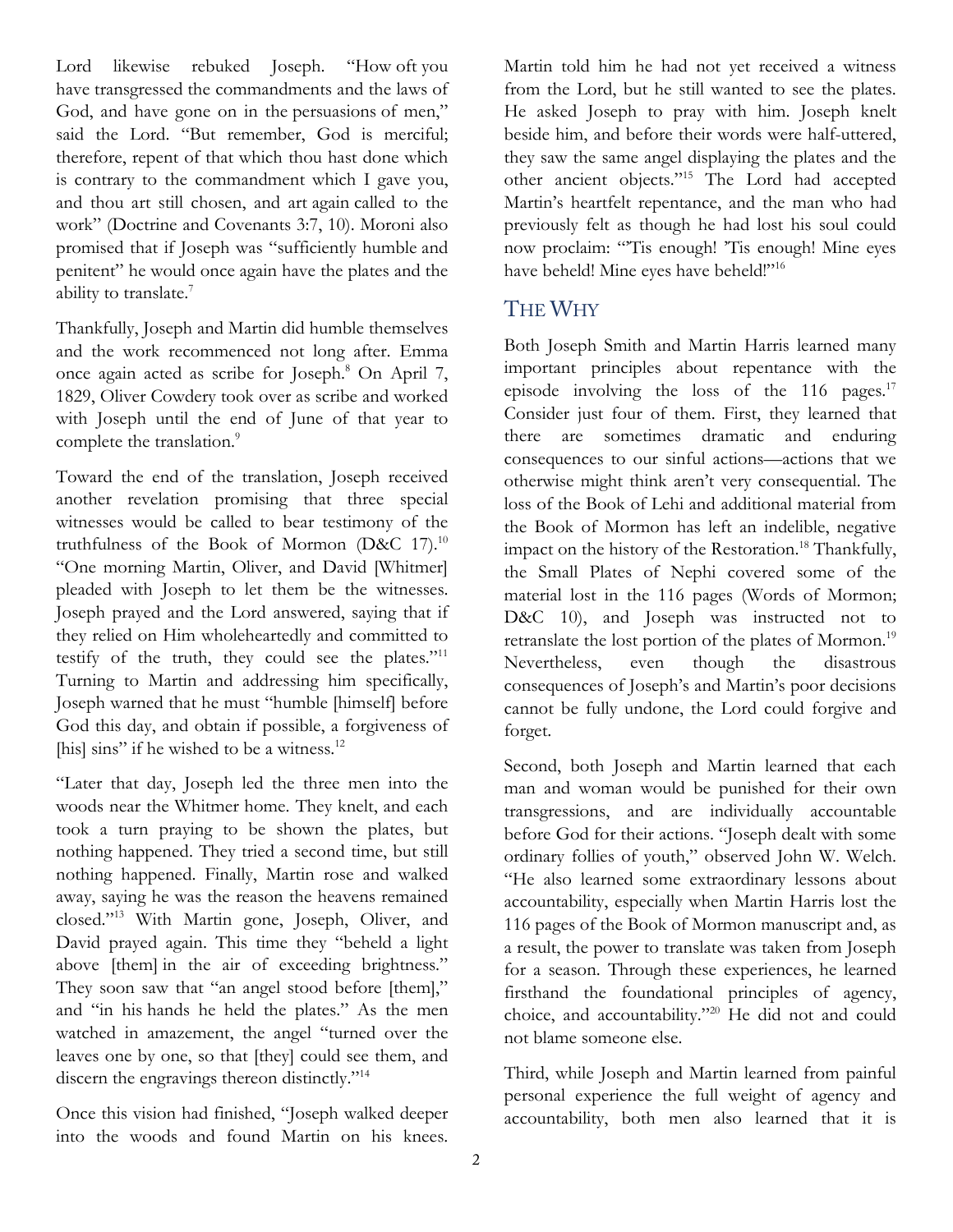through obedience to the laws and ordinances of the Gospel and through the Atonement of Jesus Christ that repentance works.

After obtaining the Lord's forgiveness, Joseph was again blessed to translate the Book of Mormon. He learned from its pages the plan of salvation and the true doctrine of the Atonement of Jesus Christ. Around the time when the printing of the Book of Mormon was getting under way in the summer of 1829, Joseph received a sublime revelation directed to Martin Harris and containing the words of Jesus Himself regarding His eternal sacrifice, which opens the powers of the Atonement to all: "For behold, I God, have suffered these things for all, that they might not suffer if they would repent" (D&C 19:16).<sup>21</sup>

Fourth, the loss of the 116 pages dramatically teaches us today that even though "all have sinned, and come short of the glory of God" (Romans 3:23), we are never beyond the saving love of our Savior, who grants us ample opportunity to repent, return to Him, be healed, and resume the work of building His kingdom.<sup>22</sup> Although Joseph and Martin had transgressed the Lord's commandments, they were nevertheless allowed to return to their sacred calling of bringing forth the Book of Mormon after heartfelt repentance. Past sins and transgressions, when properly repented of, will not bar us from experiencing profound divine manifestations. We may not all behold visions of angels as Joseph and Martin did, but we may still experience manifestations of God's love and the presence of His Holy Spirit. The example of Joseph and Martin in the outcome of the loss of the 116 pages teaches, as President Dallin H. Oaks promised, that "there is hope for each of us, even if we have sinned and strayed from a favored position."23

#### FURTHER READING

Susan Easton Black and Larry C. Porter, *Martin Harris: Uncompromising Witness of the Book of Mormon* (Provo, UT: BYU Studies, 2018).

["All is Lost,"](https://www.lds.org/study/history/saints-v1/05-all-is-lost?lang=eng) in *Saints: The Story of the Church of Jesus Christ in the Latter Days* (Salt Lake City, UT: The

Church of Jesus Christ of Latter-day Saints, 2018), 44–53.

Matthew McBride, ["The Contributions of Martin](https://history.lds.org/article/doctrine-and-covenants-martin-harris?lang=eng)  [Harris: D&C 3, 5, 10, 17, 19,](https://history.lds.org/article/doctrine-and-covenants-martin-harris?lang=eng)" in *Revelations in Context: The Stories behind the Sections of the Doctrine and Covenants*, ed. Matthew McBride and James Goldberg (Salt Lake City, UT: The Church of Jesus Christ of Latter-day Saints, 2016), 1–9.

Larry E. Morris, "The Experience of the Three [Witnesses: D&C](https://history.lds.org/article/doctrine-and-covenants-three-witnesses) 17," in *Revelations in Context: The Stories behind the Sections of the Doctrine and Covenants*, ed. Matthew McBride and James Goldberg (Salt Lake City: The Church of Jesus Christ of Latter-day Saints, 2016), 25–32.

John W. Welch, ["The Articles of Faith and the Life of](https://www.lds.org/ensign/2013/12/the-articles-of-faith-and-the-life-of-joseph-smith?lang=eng&_r=1)  [Joseph Smith,"](https://www.lds.org/ensign/2013/12/the-articles-of-faith-and-the-life-of-joseph-smith?lang=eng&_r=1) *Ensign*, December 2013, 70–75.

Richard E. Bennett, *School of the Prophet: Joseph Smith Learns the First Principles, 1820-1830* (Salt Lake City, UT: Deseret Book, 2010).

Dallin H. Oaks, ["The Witness: Martin Harris,"](https://www.lds.org/ensign/1999/05/the-witness-martin-harris?lang=eng) *Ensign,* May 1999, 35–37.

© Book of Mormon Central, 2019



## **NOTES**

- 1. See *Saints: The Story of the Church of Jesus Christ in the Latter Days* (Salt Lake City, UT: The Church of Jesus Christ of Latter-day Saints, 2018), 49–51; Michael Hubbard MacKay and Gerrit J. Dirkmaat, *From Darkness Unto Light: Joseph Smith's Translation and Publication of the Book of Mormon* (Provo, UT: Religious Studies Center, Brigham Young University; Salt Lake City, UT: Deseret Book, 2015), 85–92. Emma's brother Reuben Hale also acted as a scribe for part of the translation during this time. See John W. Welch, "The Miraculous Translation of the Book of Mormon," in *Opening the Heavens: Accounts of Divine Manifestations, 1820–1844*, ed. John W. Welch, 2nd ed. (Provo, UT: BYU Studies; Salt Lake City, UT: Deseret Book, 2017), 90–91, 143.
- 2. *Saints*, 50; MacKay and Dirkmaat, *From Darkness Unto Light*, 93; Susan Easton Black and Larry C. Porter, *Martin Harris: Uncompromising Witness of the Book of Mormon* (Provo, UT: BYU Studies, 2018), 103–111.
- 3. *Saints*, 51, citing [History, circa Summer 1832, 5,](https://www.josephsmithpapers.org/paper-summary/history-circa-summer-1832/5) online at [www.josephsmithpapers.org;](http://www.josephsmithpapers.org/) MacKay and Dirkmaat, *From Darkness Unto Light*, 93.
- 4. [History, circa Summer 1832, 6,](https://www.josephsmithpapers.org/paper-summary/history-circa-summer-1832/6) online at [www.josephsmithpapers.org.](http://www.josephsmithpapers.org/)
- 5. *Saints*, 52–53, citing [Lucy Mack Smith, History, 1844–45,](http://josephsmithpapers.org/paper-summary/lucy-mack-smith-history-1844-1845/85)  book [7, \[5\]–\[7\],](http://josephsmithpapers.org/paper-summary/lucy-mack-smith-history-1844-1845/85) online at [www.josephsmithpapers.org;](http://www.josephsmithpapers.org/) Black and Porter, *Martin Harris*, 112–115; see further J.B. Haws,